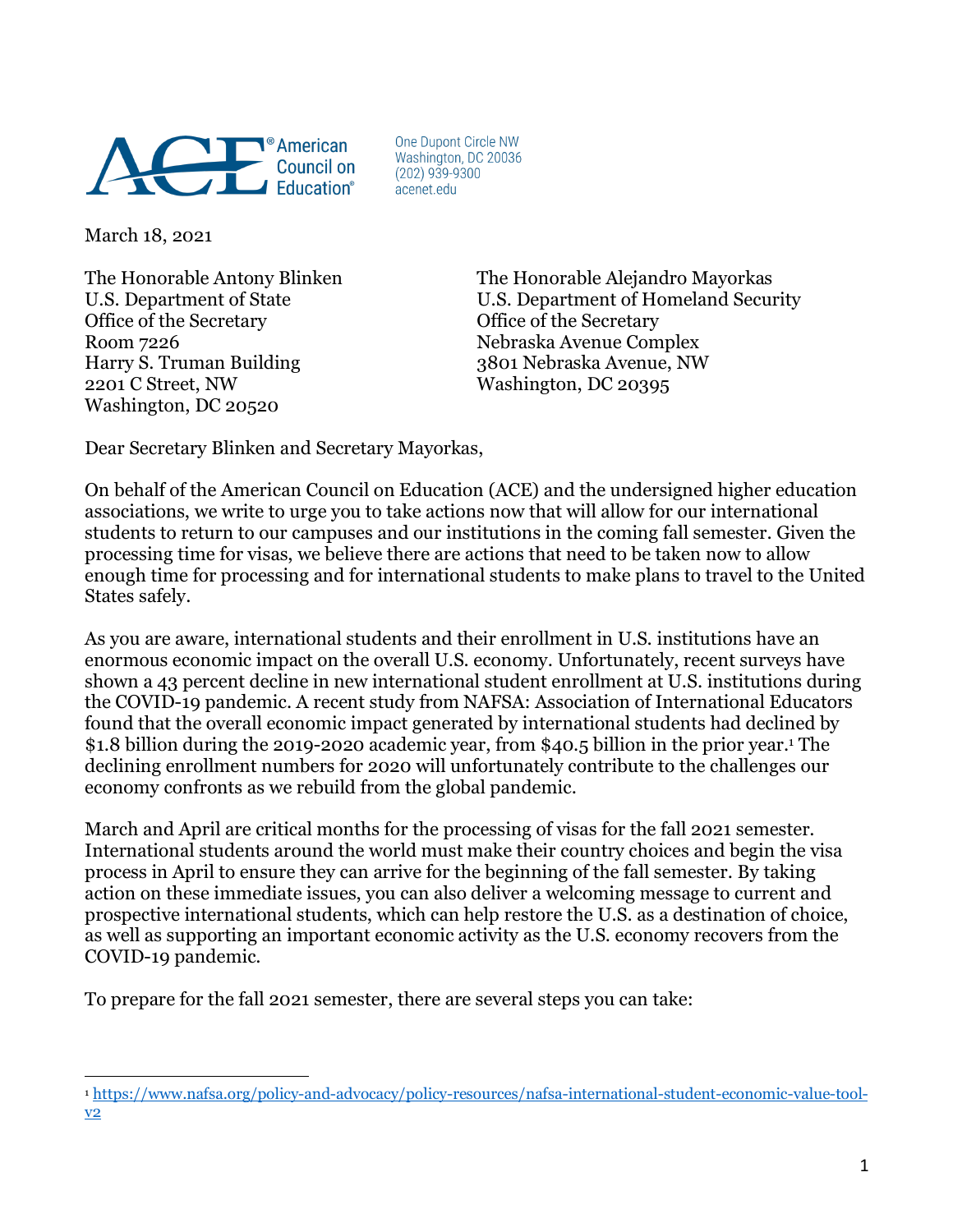- 1. The State Department and Department of Homeland Security can ensure the timely and efficient processing of visa applications and work authorizations for international students and scholars. This could include prioritizing the processing for student visas and work authorizations, such as Optional Practical Training (OPT). The federal government may also need to target additional resources to ramp up the processing of visas and authorizations post COVID-19.
- 2. If consulates are unable to re-open this spring in time to allow for the timely processing of visas, State should allow consular officers to waive the requirement for in-person interviews, or if a waiver is unavailable allow for online visa interviews. State has already waived the interview requirement for categories of H-2 visa applicants during the COVID-19 pandemic and State has the authority under  $8$  USC  $\S$  1202 (h)(1)(C) to waive the personal interview requirement "if the Secretary determines that such waiver is (i) in the national interest of the United States; or (ii) necessary as a result of unusual or emergent circumstances." We believe a waiver for F-1 and M-1 applicants, with no apparent or potential ineligibility, is in the national interest and necessary due to COVID-19 and would ensure smooth enrollment for our international students in fall 2021. In addition, we appreciate that State has extended the current guidance that allows for an interview waiver for nonimmigrants who are applying in the same visa category within a specific time period, and ask that they provide further flexibilities. 2
- 3. The ICE guidance issued in July 2020, before it was withdrawn, caused massive confusion and concern for our international students. The current guidance is still problematic for new international students who are not allowed to come to the U.S. if their programs of study are completely online.
	- We ask that the current guidance be relaxed for fall 2021 for several reasons, including that U.S. institutions are prohibited from providing instruction to individuals in comprehensively sanctioned countries (Iran, North Korea, Cuba, Syria, and the Crimea region of Ukraine) making it difficult for students based in these countries to continue their studies; issues with government censorship of websites and platforms (we recently saw this during the Myanmar coup); limited high speed internet access, especially for students in rural areas; and differences in time zones.
	- We ask that DHS issue new guidance for the fall in a timely manner, as early as this spring, and allow for our institutions and international students to plan in an orderly manner.
- 4. As travel restrictions continue for several countries and regions, we ask that a student exemption be considered. Currently, there is an exemption for students traveling from European Schengen area, the U.K., and Ireland.3 This exemption for students should be extended to other countries included under the travel restrictions.

 $\overline{a}$ 

<sup>2</sup> https://travel.state.gov/content/travel/en/News/visas-news/expansion-of-interview-waiver-eligibility.html

<sup>3</sup> https://travel.state.gov/content/travel/en/News/visas-news/national-interest-exceptions-from-certain-travelers-fromthe-schengen-area-uk-and-ireland.html#.XxDYpqo0BLo.twitter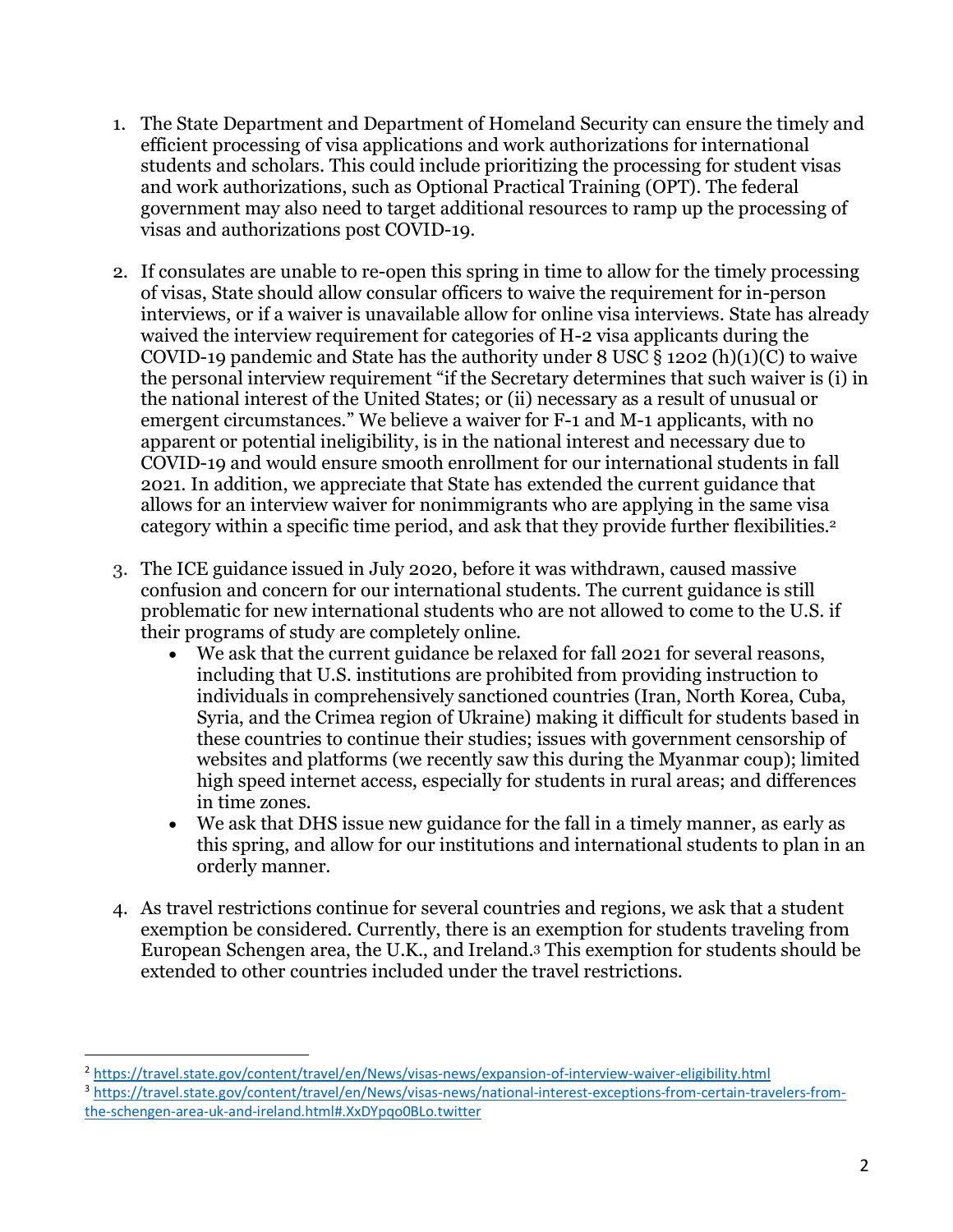We look forward to working with you and the Biden administration on these important issues, as our country continues to reopen and recover from the COVID-19 pandemic.

Sincerely,

Ted Mitchell President

On behalf of:

ACPA-College Student Educators International Alliance for International Exchange American Association of Colleges for Teacher Education American Association of Collegiate Registrars and Admissions Officers American Association of Community Colleges American Association of State Colleges and Universities American Association of University Professors American College Health Association American Council on Education American Dental Education Association APPA, "Leadership in Educational Facilities" Association of American Colleges and Universities Association of American Universities Association of Catholic Colleges and Universities Association of Governing Boards of Universities and Colleges Association of Independent Colleges and Universities in Pennsylvania Association of International Education Administrators Association of Jesuit Colleges and Universities Association of Public and Land-grant Universities Association of Research Libraries Common App Connecticut Conference of Independent Colleges Consortium of Universities of the Washington Metropolitan Area Council for Advancement and Support of Education Council for Christian Colleges & Universities Council of Independent Colleges Council of Graduate Schools Council on Governmental Relations Council on Social Work Education EDUCAUSE **ETS** Higher Education Consultants Association Hispanic Association of Colleges and Universities NAFSA: Association of International Educators NASPA - Student Affairs Administrators in Higher Education